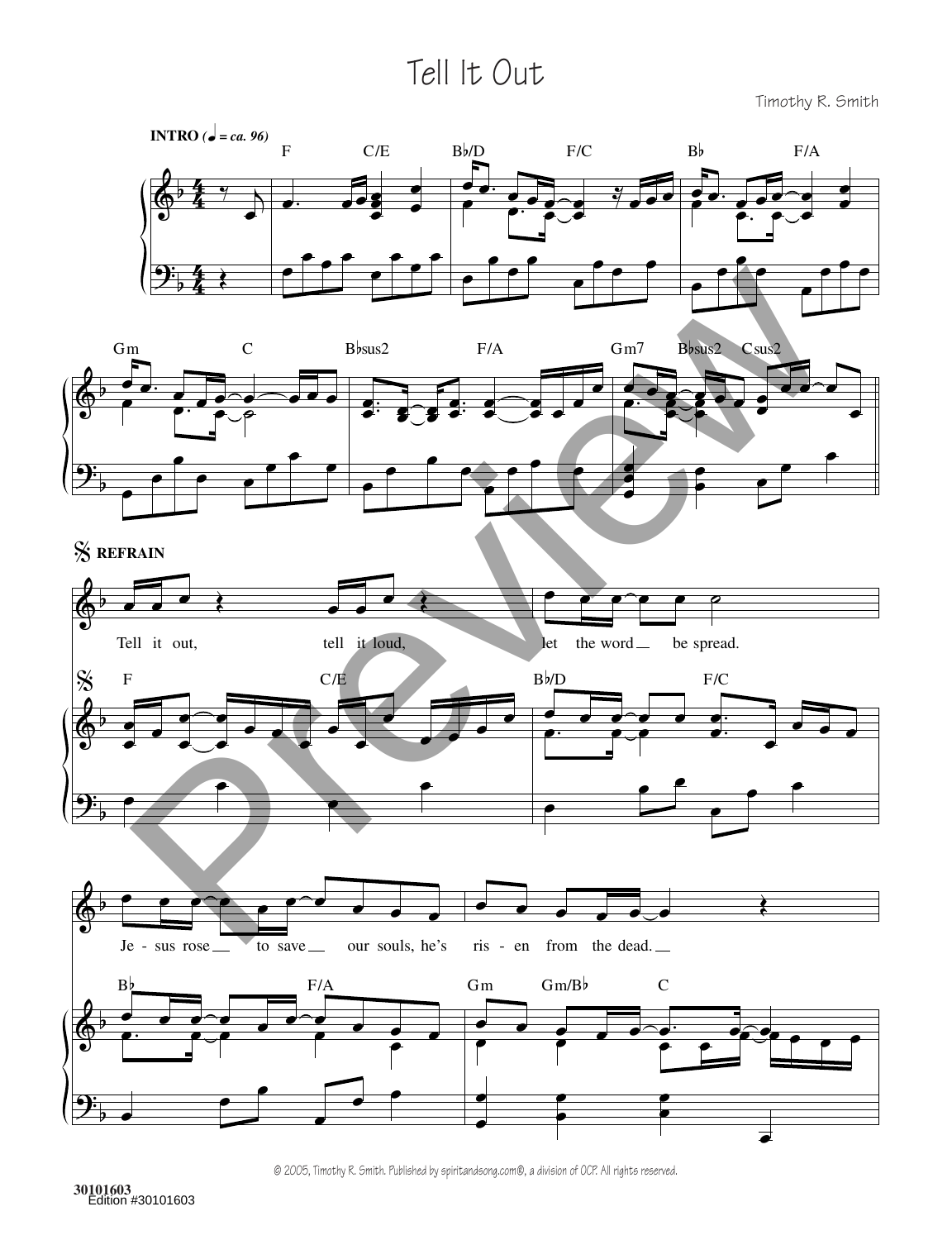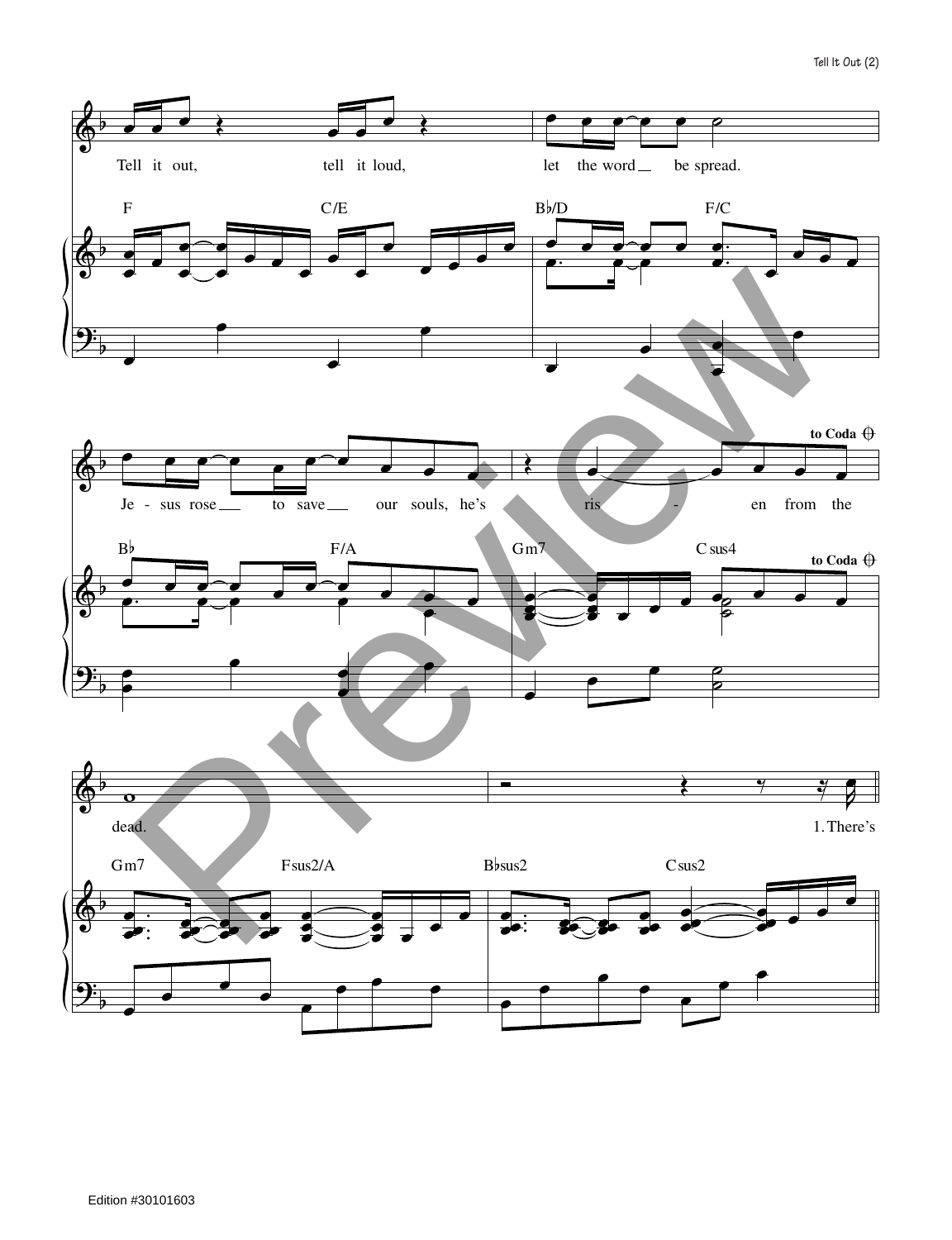**Tell It Out (3)**

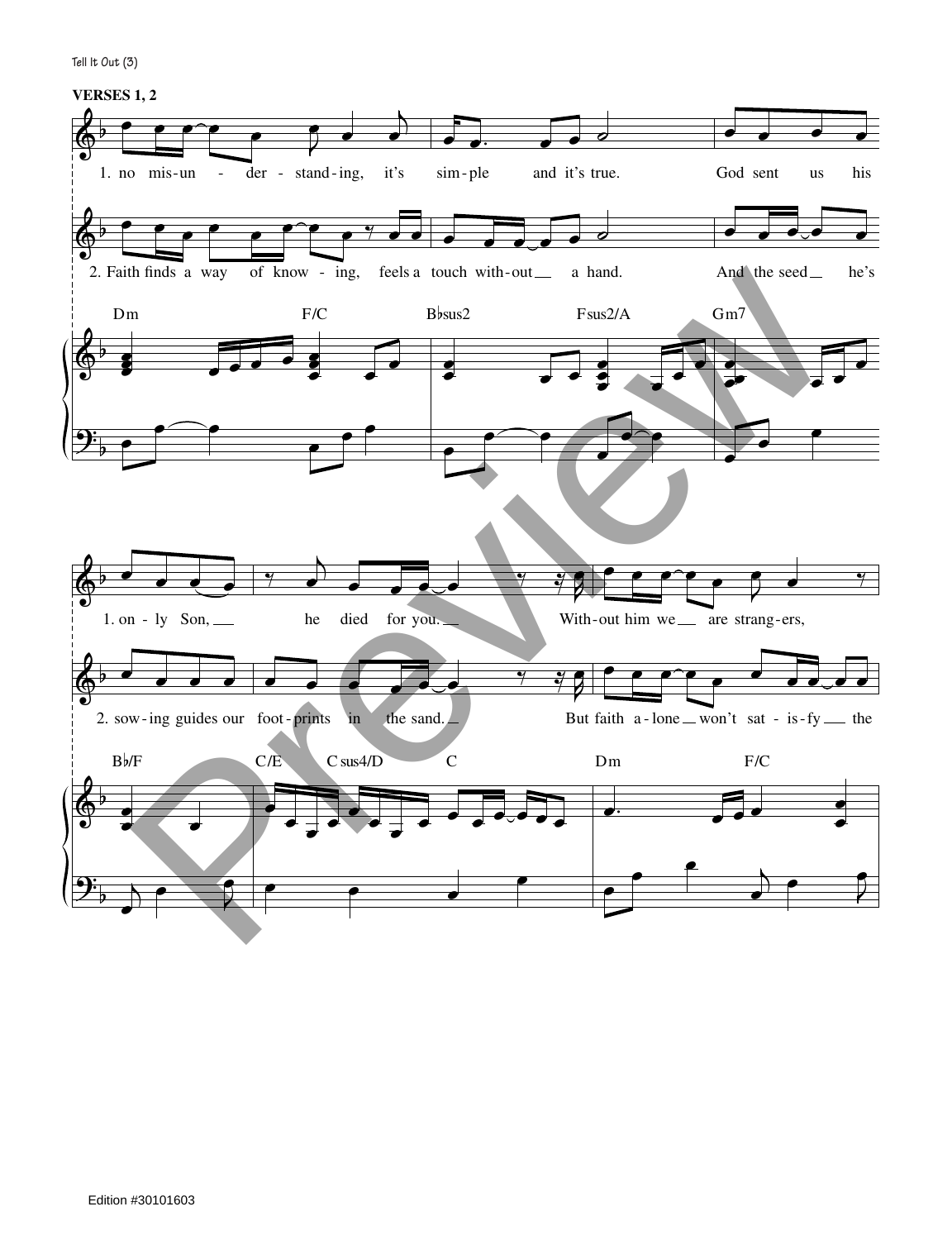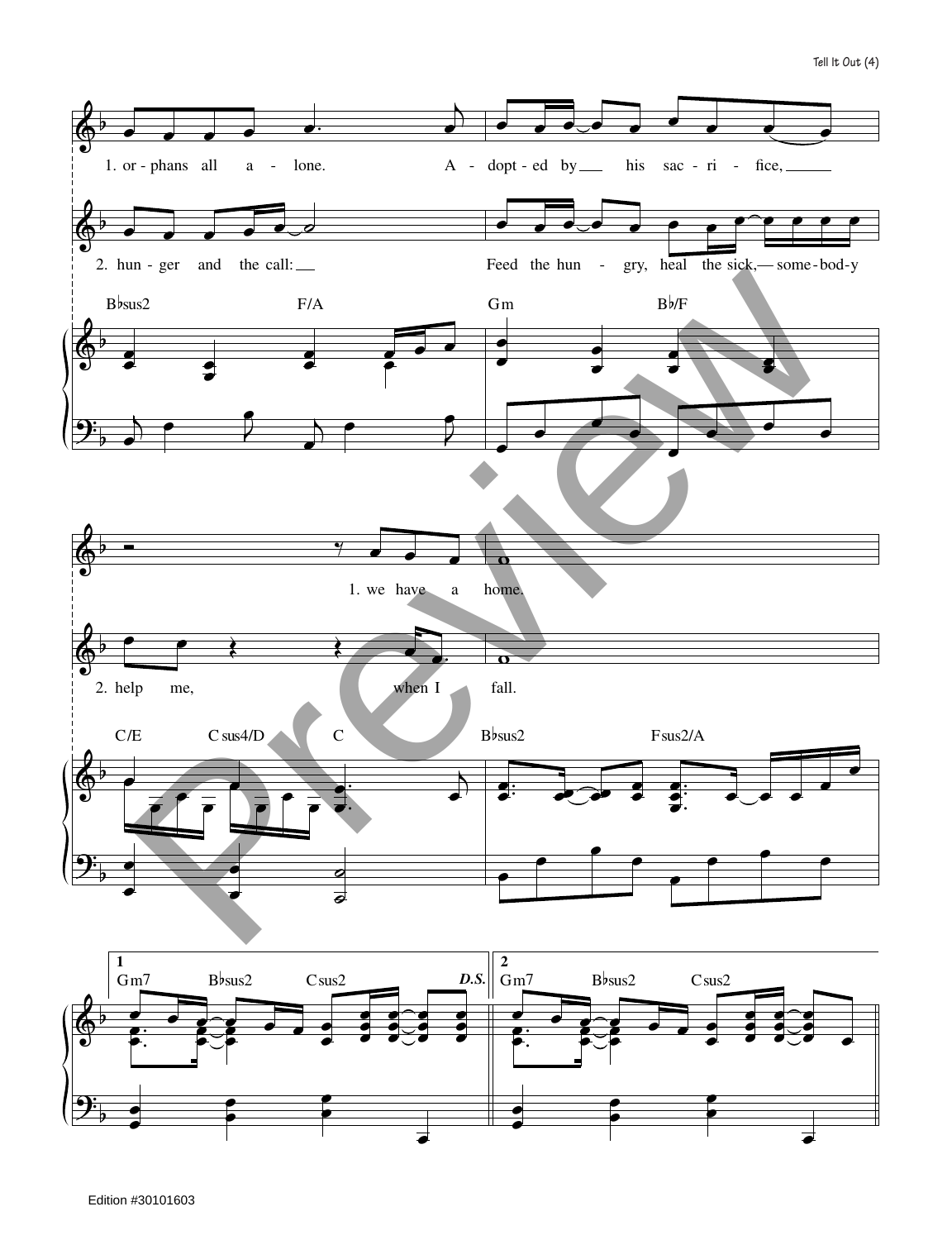**Tell It Out (5)**